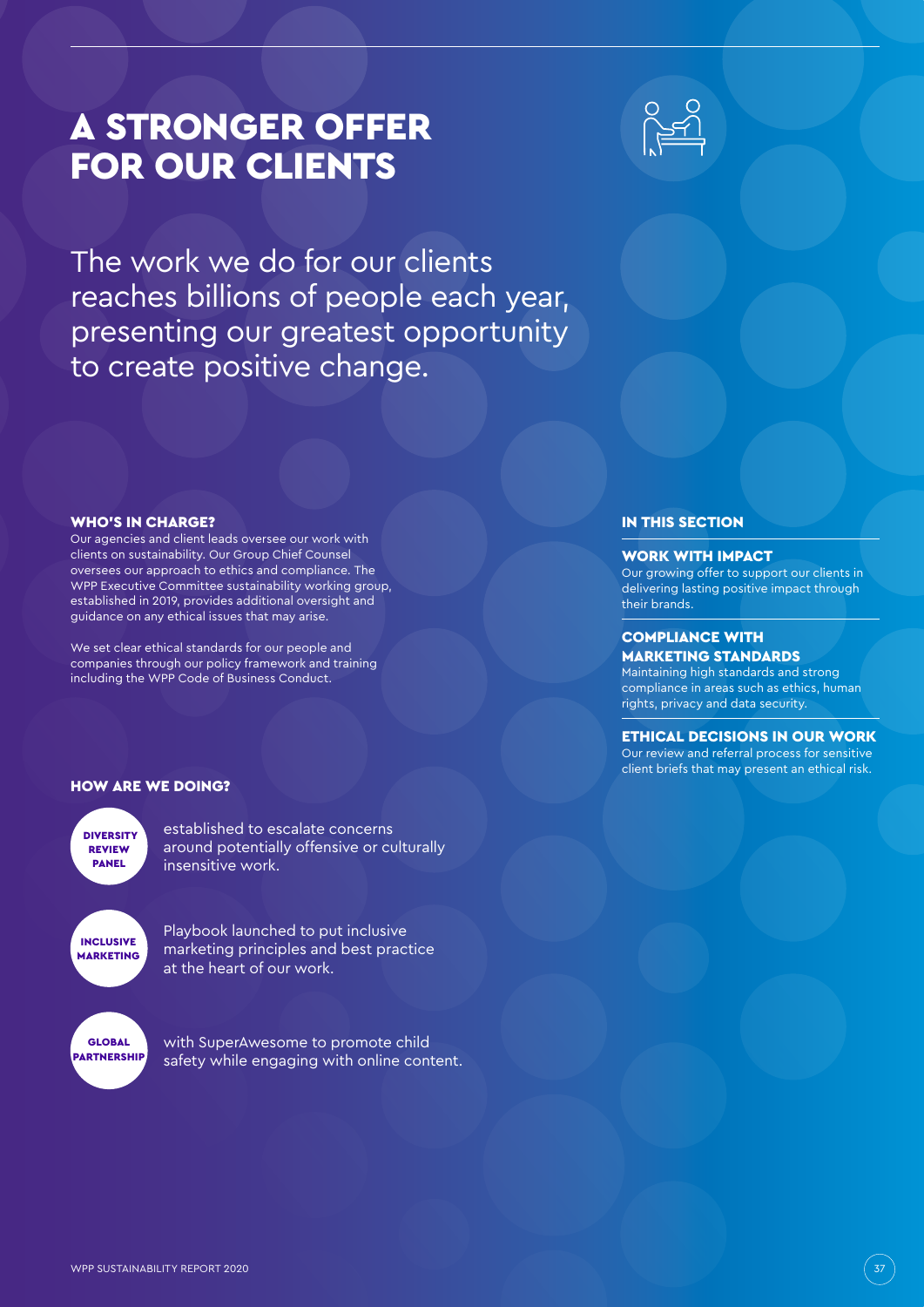# COURAGE IS BEAUTIFUL

### <sub>AGENCY</sub><br>OGILVY LONDON & TORONTO CLIENT DOVE (UNILEVER)

In times of crisis, beauty isn't how you look, but what you do. And during the pandemic, frontline workers have epitomised this beauty, reminding us there is no greater expression of yourself than the qualities of selflessness and bravery.

We have all seen striking images of nurses, doctors and other health professionals, their faces bruised by protective masks after long, exhausting shifts caring for Covid-19 patients.

Dove, which has challenged conventional notions of beauty for the last 15 years through its advertising, decided to honour the sacrifice and courage these images represent.

Ogilvy's challenge was to create a campaign that was true to Dove's brand purpose and deeply respectful of the healthcare workers shown. The team featured their powerful portraits in digital out-of-home media and films, thanking them directly and showing that Courage is Beautiful.

Launched in North America before rolling out across 15 countries, the campaign was covered by CNN, *The New York Times*, CBS, NBC and countless other media outlets, touching the hearts of millions and celebrating the extraordinary efforts of frontline workers around the world.

2bn **earned media impressions**





eautifu is  $\mathsf{C}$ ourage



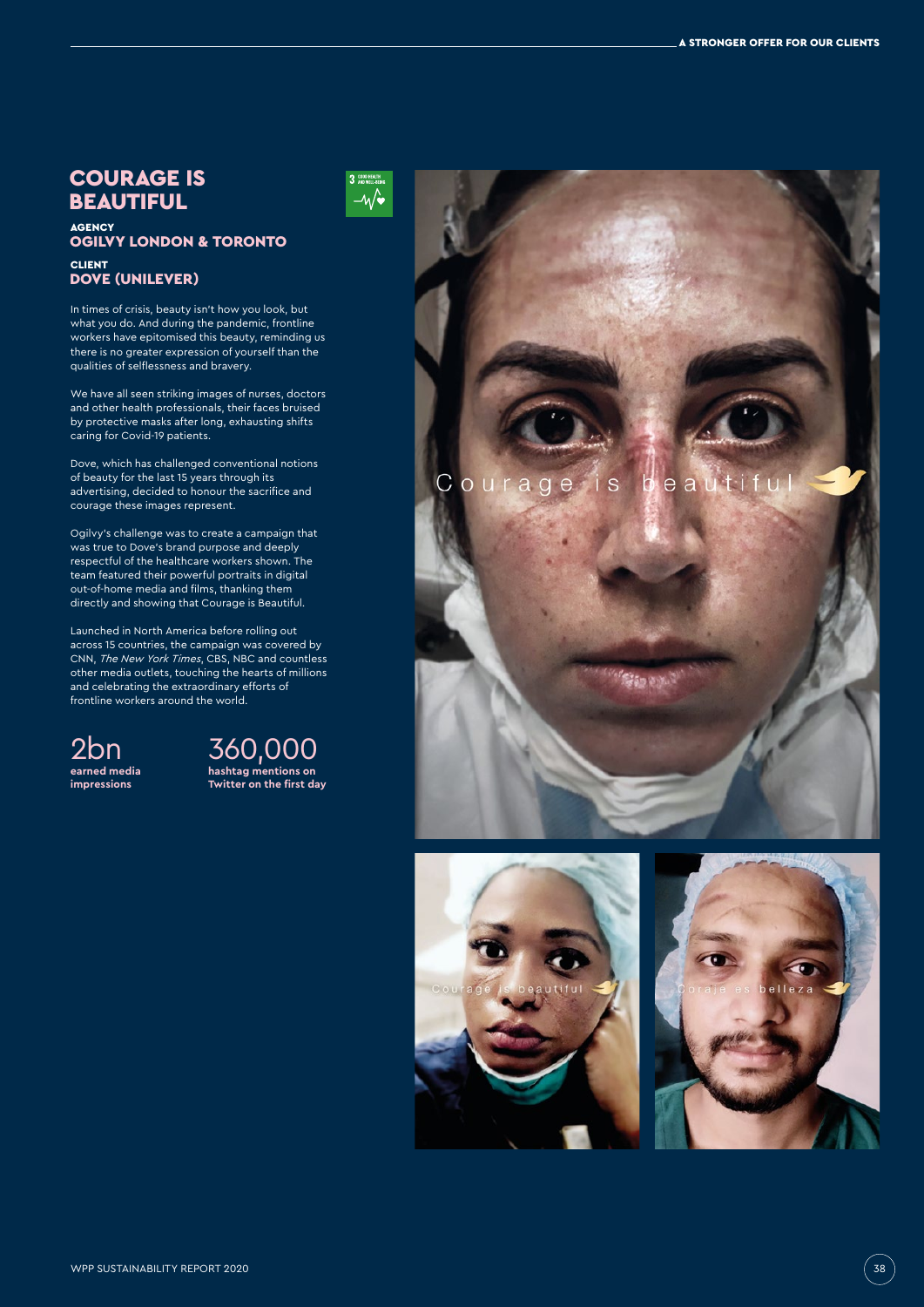# PUTTING SUSTAINABILITY AT THE HEART OF OUR OFFER FOR CLIENTS

The work we do has the power to shift opinion and change behaviour, supporting our clients to transition to a sustainable world.

#### WORK WITH IMPACT

Consumers continue to expect more from companies, and in 2020 brands perceived as having a high positive impact on society grew at 2.5 times the rate of others<sup>1</sup>.

We are working closely with clients as they embrace sustainability and endeavour to live up to their purpose. While challenging, today's landscape also offers major opportunities to create new markets for more sustainable products and services.

Companies are responding. Corporate commitments to net zero more than doubled in 2020 as companies prioritise climate action in their recovery from the Covid-19 pandemic.

The breadth and depth of our expertise means we can offer clients the latest technology alongside the creativity and sustainability

expertise needed to inspire consumers and help shift behaviour to more sustainable norms.

Recognising our clients' growing focus on sustainable products and practices, we continue to strengthen our offer to ensure we can provide our clients with the best support and the expertise they need to deliver against their own sustainability ambitions. For example, in 2020 we became a founding member of AdGreen – alongside clients and partners including Google, Sky and Unilever – an initiative to unite the advertising industry to eliminate the negative environmental impacts of production (see page 33).

During the year, we established a Diversity Review Panel to provide a forum to escalate concerns around potentially offensive or culturally insensitive work and receive guidance and advice designed to ensure

those concerns are appropriately addressed. We also launched a community private marketplace (PMP) to financially support Black journalism and community voices (see case study, page 40). To train and equip our client leads for the complexity of this issue, our new Inclusive Marketing Playbook and resource library codifies inclusive marketing principles and best practice for communications, marketing and new business projects. In 2021 we will also launch a Sustainability Playbook.

1 Kantar Purpose 2020 Report.

### 64% **of our top 50 clients have committed to setting science-based carbon reduction targets**

| <b>AREA OF EXPERTISE</b>                                                                                                                                                   | <b>EXAMPLES IN THIS REPORT</b>                                                                                                                                                                                                                    |                                                                                                                                                                                                                                             |
|----------------------------------------------------------------------------------------------------------------------------------------------------------------------------|---------------------------------------------------------------------------------------------------------------------------------------------------------------------------------------------------------------------------------------------------|---------------------------------------------------------------------------------------------------------------------------------------------------------------------------------------------------------------------------------------------|
| Purpose and brand strategy: integrating social<br>and environmental values into brand and<br>business strategy.                                                            | Read how Wunderman Thompson helped Avon<br>highlight the challenges faced by female athletes<br>in Brazil on page 27.                                                                                                                             | Read how Ogilvy helped Dove honour the<br>courage and sacrifice of healthcare workers<br>during the Covid-19 pandemic on page 38.                                                                                                           |
|                                                                                                                                                                            | Read how Superunion helped Notpla with its<br>mission to make plastic disappear on page 36.                                                                                                                                                       |                                                                                                                                                                                                                                             |
| <b>Consumer experience:</b> creating consumer<br>experiences to raise awareness, promote action,<br>or address social or environmental challenges.                         | Read how AKQA helped Studio Olafur Eliasson<br>amplify children's views of the future wellbeing of<br>the planet through an interactive, augmented reality<br>artwork on page 48.                                                                 | Read how VMLY&R helped Starbucks transform a<br>local Starbucks into a registry office to help trans<br>people have their names legally changed on<br>official documents on page 14.                                                        |
|                                                                                                                                                                            | Read how VMLY&R helped Colgate launch India's<br>first online dental consultation platform to connect<br>users to nearby dentists during lockdown when<br>they would otherwise have little or no access to<br>dental care on page 50.             | Read how Mindshare helped Kimberly-Clark<br>support Black journalism and community voices<br>on page 40.                                                                                                                                    |
| Movements and campaigns: rallying multiple<br>stakeholders behind a common cause to change<br>legislation, norms or behaviour in order to drive<br>positive social change. | Read how Ogilvy helped RIT Foundation challenge<br>the law on marital rape in India on page 44.<br>Read how Ogilvy Consulting continues to help<br>WildAid to save the elephant by stopping the ivory<br>trade on page 46.                        | Read how Wunderman Thompson helped the<br>United Nations Office for the Coordination of<br>Humanitarian Affairs mark World Humanitarian<br>Day by celebrating the real life heroes doing<br>extraordinary things to help others on page 55. |
| Consumer behaviour change: promoting more<br>sustainable consumption and driving shifts in<br>behaviour on social or environmental issues.                                 | Read how AKQA helped H&M create Looop, the<br>world's first in-store garment-to-garment recycling<br>system on page 29.                                                                                                                           |                                                                                                                                                                                                                                             |
| Innovation, product and service design:<br>sustainable by design products, packaging,<br>and routes to market.                                                             | Read how Grey helped Itaú, the largest private bank<br>in Latin America, create a revolutionary pension<br>delivery system for its elderly clients, so they could<br>access their money and stay home during the<br>Covid-19 pandemic on page 50. |                                                                                                                                                                                                                                             |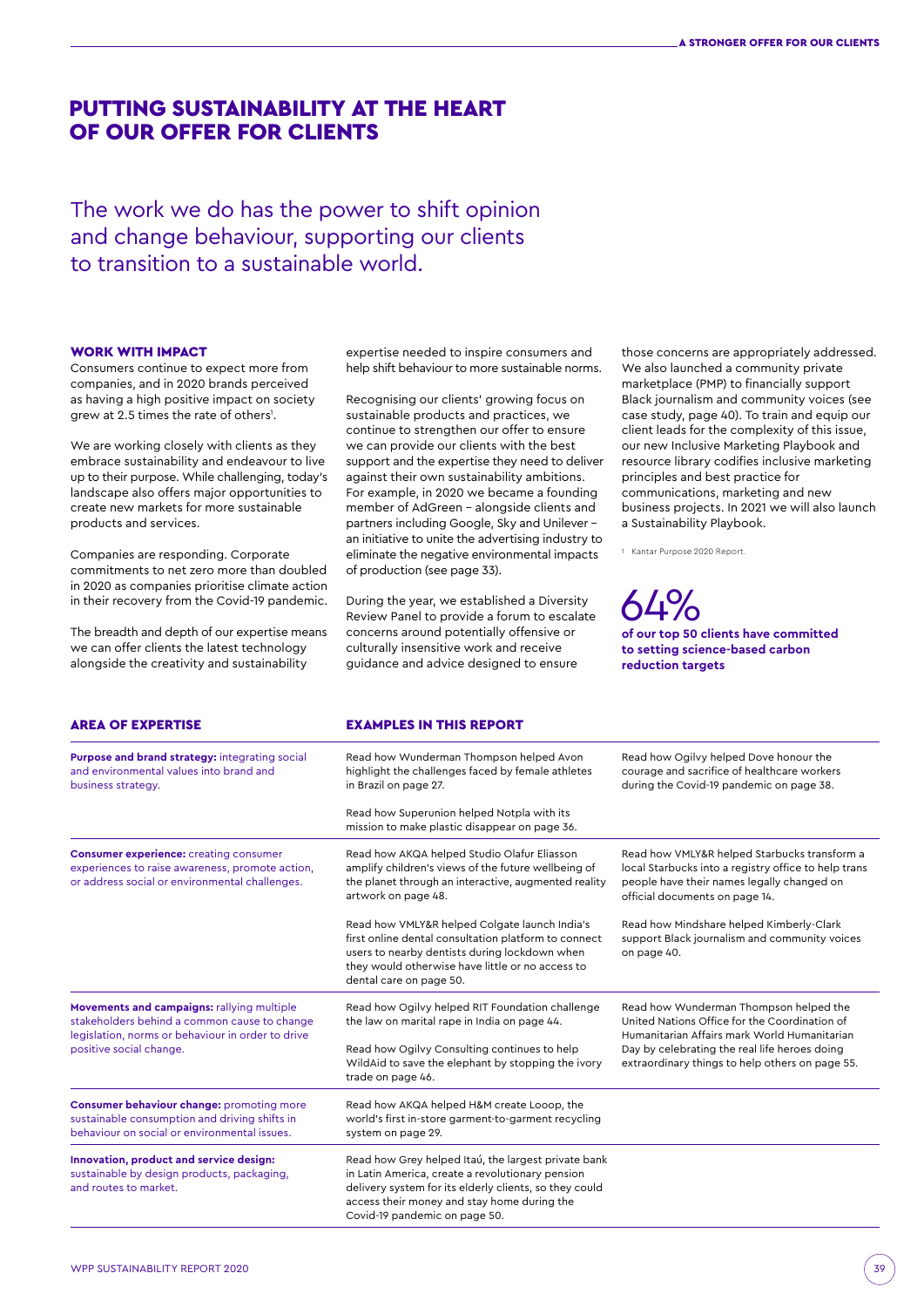

Q

**D** BL

 $\mathbf{u}$ 

M

June 11, 2020 Important to Important People

Brands keyword blocking "Black Lives Matter"

Brands keyword blocking "BLM" Brands keyword blocking "George Floyd" Brands keyword blocking "black people" Brands keyword blocking...

VICE UNBLOCKS WORDS<br>INCLUDING 'GAY,' 'FAT' AND<br>'MUSLIM' IN ITS BID TO GET **ADVERTISERS TO RECONSIDER WHAT'S BRAND-SAFE** 

The publisher is also bringing content verticals such as<br>Munchies and Noisey back into Vice.com



ords such as "gay," "fat," "Muslim" and Vice is unbl "transgender," calling on advertisers to reconsider the standard brand<br>"transgender," calling on advertisers to reconsider the standard brand<br>safety practice of blacklisting keywords like these in their media buys.



### U BY KOTEX® AGENCY MINDSHARE NEW YORK CLIENT KIMBERLY-CLARK

Today's advertisers have thousands of words and phrases on keyword exclusion lists, which tell automated digital advertising models not to place a brand's messages alongside content that is inappropriate or does not align with their values.

An unintended consequence is that important news stories and underrepresented communities can be excluded. Words like "dope" or "bomb", for example, can be incorrectly flagged as relating to drugs or violence, even though they are everyday jargon in Black culture – meaning that content brands may want to support is blocked, publishers lose out on revenue, and Black voices are, in effect, censored.

To address the problem, Mindshare launched a Black community private marketplace (PMP) to financially support Black journalism and community voices – with U by Kotex®, a brand that stands for championing women's progress, as the launch partner. The agency curated a list of Black publishers, content creators and artists for the PMP, which features everything from partners such as Pod Digital (the first Black-owned and curated podcast network) to a deal with Zefr that brings in over 150 Black YouTube creators.

It was the second in a series of "Inclusion PMPs" launched by the agency to help underrepresented communities in journalism; the first was a LGBTQ PMP launched in February 2020.

22%

**impressions**



 5% **brand awareness increase**

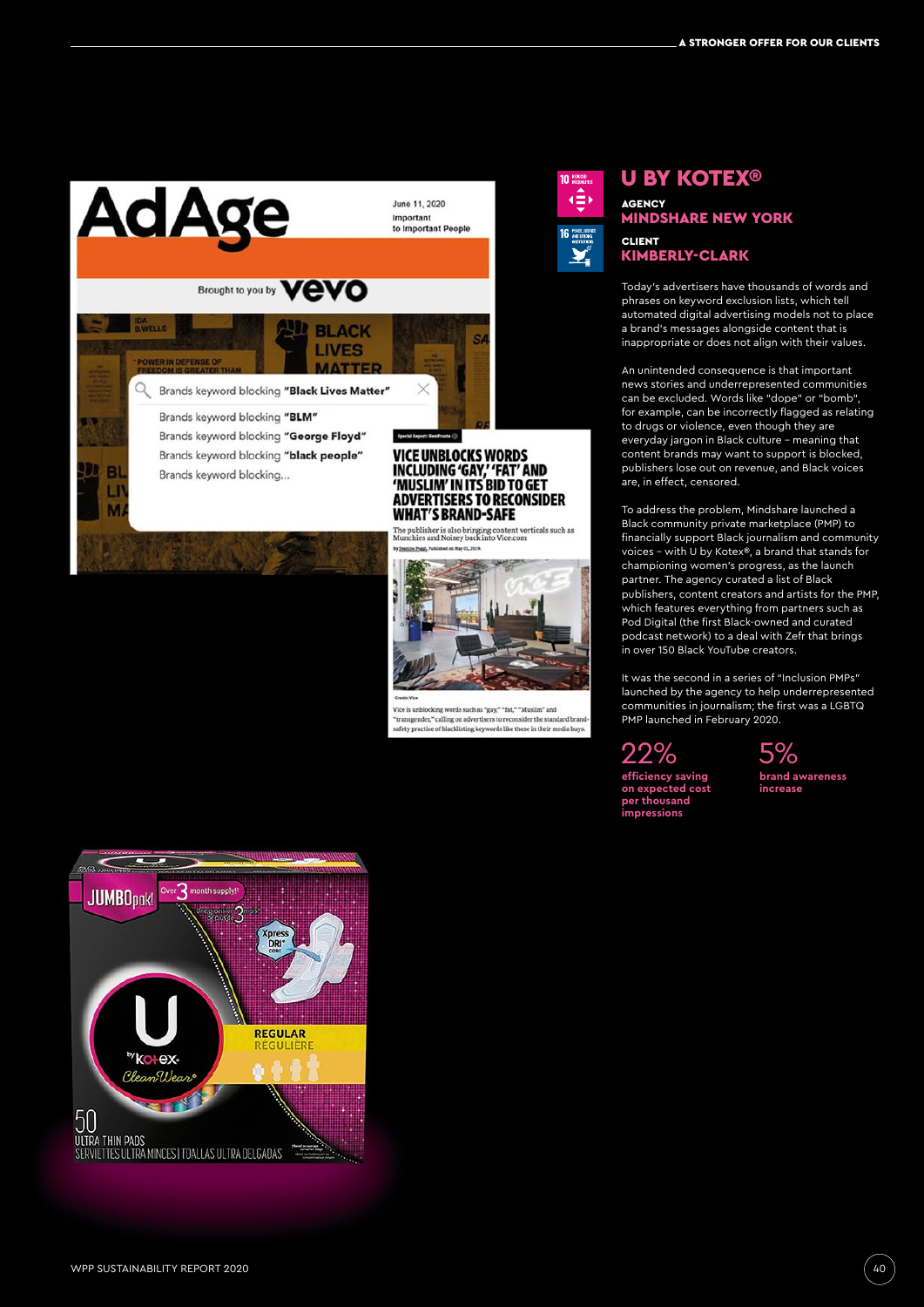## CHANGE THE BRIEF AGENCY

**MINDSHARE** 

Mindshare launched an industry-wide platform, #ChangeTheBrief, in November 2019, to promote sustainable lifestyles in all media and advertising content and communications. Agencies that support #ChangeTheBrief commit to creating work which answers the "Now" brief, to help clients sell their products, but also the "Future" brief, to encourage the attitudes, lifestyles and behaviours which are consistent with the transition to a carbon-free world.

For example, Mindshare worked with Unilever's Comfort to engage their Gen Z target audience on the importance of extending clothing's longevity to reduce clothing waste. In partnership with Cosmopolitan, Elle and Oxfam, Mindshare set up a pop-up swap shop (pictured) in Soho, London that invited people to swap their unwanted clothes and ran sessions to educate younger people on sustainability and the benefits of making sure their clothes last longer.

Mindshare has changed the brief more than 50 times across nine countries and with clients including General Mills, Graze, Nespresso, Unilever, and Volvo.



**countries**

50+ **briefs changed**

'he Squad

300 **members (one third of Landor & FITCH)**

17 **countries** 

# THE GOOD SQUAD **AGENCY**

LANDOR & FITCH

Landor & FITCH helps clients transform their brands in service of their business goals. Increasingly, sustainability forms a central role in that transformation as "good" brands are not only good for people and planet, but they are also good for business.

To help stay at the forefront of brand-led sustainability, Landor & FITCH launched "The Good Squad": a global community of creative problemsolvers, a think-and-act tank, a breeding ground for brand-led sustainable solutions. As part of the agency's global commitment to use 10% of its time on learning and development, The Good Squad focuses on learning, sharing, inspiring and doing good in the sustainability space, encouraging employees to innovate brand solutions with sustainability at their heart. To date, a third of the company, across 17 markets, forms this community. The group has helped the agency create Good Brands, Good Packs, Good Spaces and Good Initiatives, both for its clients and for NGOs.

"The Good Squad is on the leading edge of the ways in which Landor & FITCH is evolving and adapting and growing, and that's really exciting." – Carrie Shirley, Good Squad member